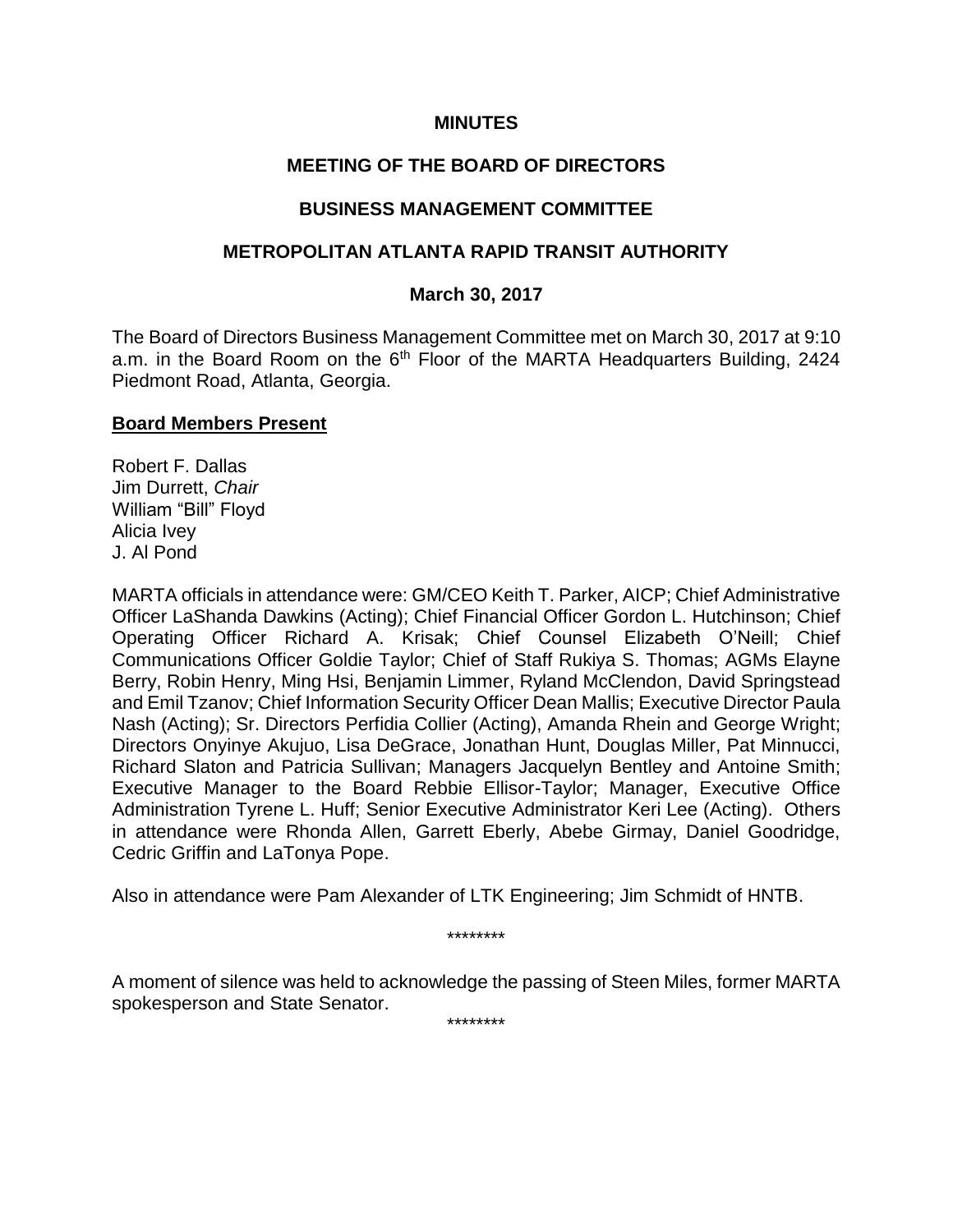# **Approval of the February 23, 2017 Business Management Committee Meeting Minutes**

On motion by Mr. Dallas seconded by Mrs. Ivey, the minutes were unanimously approved by a vote of 5 to 0, with 5 members present.

**Resolution Authorizing the Grant of Easement Rights to Georgia Power Company for Access Across MARTA Parcel C3204E for the Maintenance of Power Transmission Lines Along Mayson Street in MARTA's Right of Way in the City of Atlanta, Fulton County, Georgia**

Mr. Slaton presented this resolution for Board of Directors' approval granting permanent easement rights to Georgia Power Company for access across MARTA Parcel C3204E, for access and maintenance of structures, facilities, and equipment install associated with Georgia Power's McDonough-Peachtree-Hairpin Transmission Lines.

On motion by Mr. Dallas seconded by Mr. Pond, the resolution was unanimously approved by a vote of 5 to 0, with 5 members present.

### **Resolution Authorizing Award of Contracts Utilizing State of Georgia Contracts and/or General Services Administration (GSA) Schedules for Network Server, Storage Equipment and Professional Services Solution**

Mrs. Hsi presented this resolution for Board of Directors' approval authorizing the General Manager/CEO or his delegate to award contracts that will allow MARTA to procure network, server, storage equipment and licenses; as well as, professional services from multiple local resellers with valid GSA schedules and/or State of Georgia contracts to achieve the best competitive pricing for the Authority in an amount not to exceed \$8,339,000.00 for Fiscal Year 2017 to 2020.

On motion by Mr. Dallas seconded by Mrs. Ivey, the resolution was unanimously approved by a vote of 5 to 0, with 5 members present.

### **Resolution Authorizing Additional Funds and Extension of Services for Maintenance and Support for Oracle Database, ERP and ID Management Licenses, RFP P27978**

Mrs. Hsi presented this resolution for Board of Directors' approval authorizing the General Manager/CEO or his delegate to amend the current contract with Oracle America, Inc. to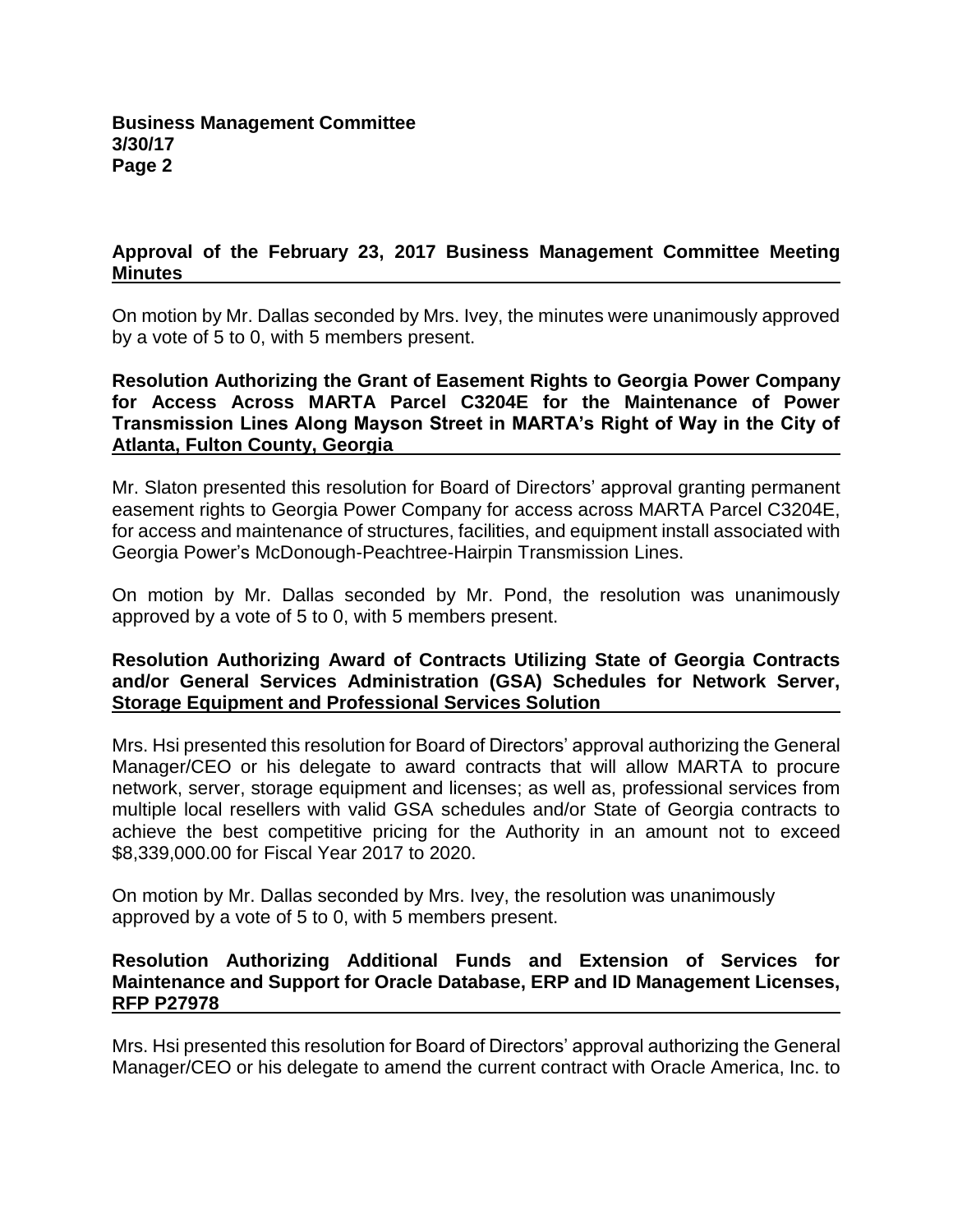add additional funds and extend services for maintenance and support for Oracle Database, ERP and 10 Management Licenses.

On motion by Mr. Pond seconded by Mr. Dallas, the resolution was unanimously approved by a vote of 5 to 0, with 5 members present.

### **Resolution Authorizing Change Order 4 Increase for Procurement of Authority-Wide Uniforms B22231**

Ms. Henry presented this resolution for Board of Directors' approval authorizing the General Manager/CEO or his delegate to amend the contract for procurement of Authority-Wide uniforms, contracts with Cintas Corporation and Enterprise Uniforms II, Inc., to increase the value of the Contract by the amount of \$450,000 and increase the term by one hundred and eighty (180) days.

On March 7, 2011, the Board of Directors approved award of Contract B22231 for Authority Wide Uniforms for a total Contract value of \$3,771,250 for a term of one (1) year base with four (4) one (1) year options. MARTA entered into contracts with Cintas Corporation and Enterprise Uniforms II, Inc. and all option years pursuant to such contracts have been exhausted. A five percent (5%) contingency in the amount of \$187,500 was requested by MARTA staff on May 16, 2016 and was added to the contract bringing the funding for this contract to \$3,958,750. Additionally, on June 2, 2016, the Board of Directors approved additional funding in the amount of \$900,000 and a 12-month term extension bringing the contract value to \$4,858,750. The contract is being modified in order to maintain continuous service until a replacement contract is awarded.

Mr. Floyd asked what is the contingency for.

Ms. Henry said the contingency is in place in the event that MARTA runs short; e.g., hire additional personnel.

Mr. Dallas asked what is the timeframe for the new contract.

Ms. Henry said it is scheduled to come before the Committee in June.

On motion by Mr. Floyd seconded by Mr. Pond, the resolution was unanimously approved by a vote of to 0, with 5 members present.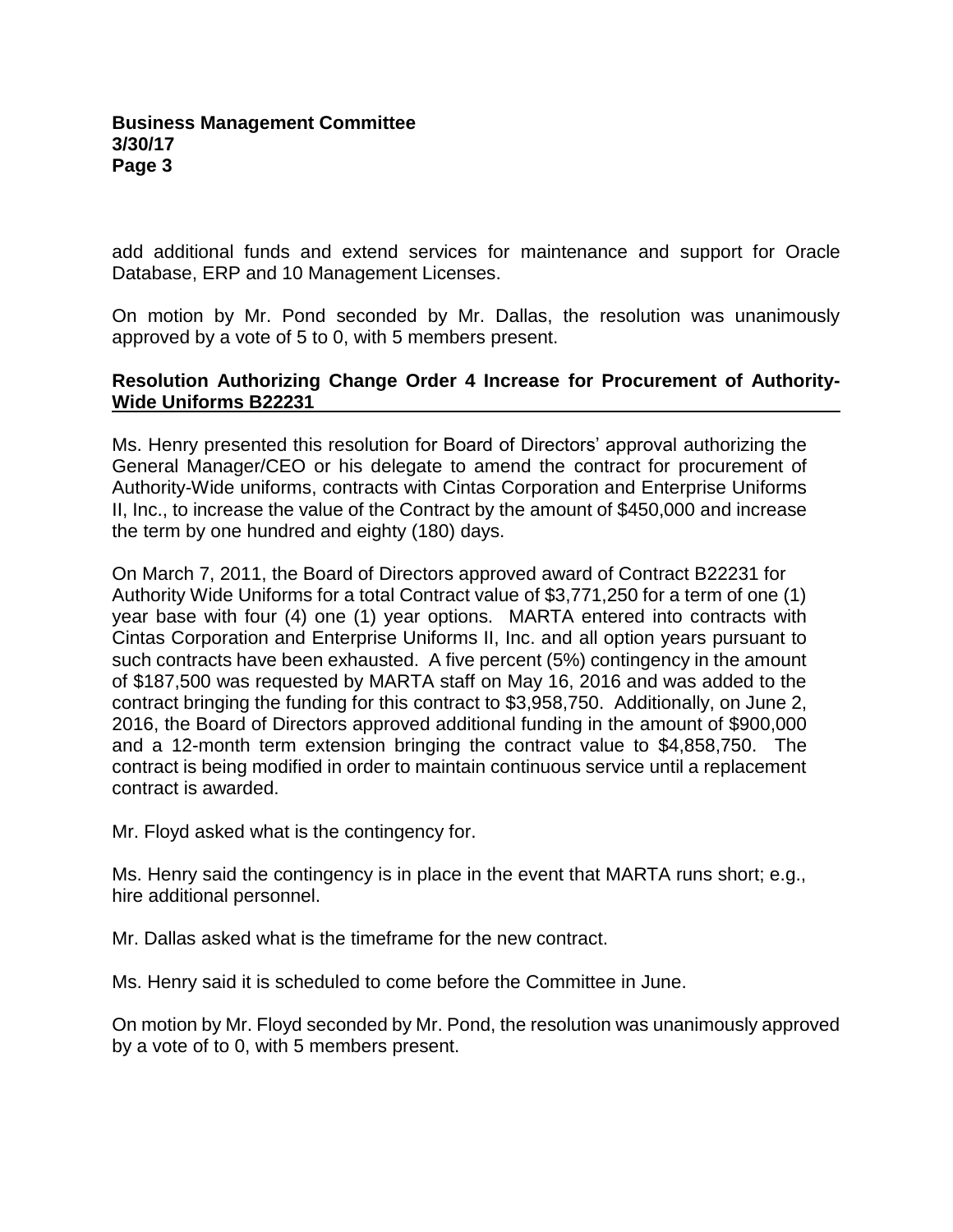# **Briefing – FY2017 January Budget Variance Analysis and Performance Indicators**

Mr. Hutchinson briefed the Committee on FY2017 January Budget Variance Analysis and Performance Indicators.

- For the month of January, MARTA had a surplus of \$10.1M, which was \$3M better than budget
- The Authority was close to budget on the Revenue side and positive to budget with tax receipts
- There was an uptick in Ridership for the months of January and February
- Salaries and Wages were positive due to vacancies; however, Overtime is negative as a result
- Sales Tax required to fund Operating Expenses was just under 44%, which is good
- MARTA experienced some seasonal improvements in Sales Tax receipts, putting the Authority back in the black
- Combined Ridership was below budget but ahead of prior year
- Customer Service KPIs were all positive
- Bus On-Time Performance (OTP) continues to be challenged January Bus OTP ran under target and prior year
- Bus Mean Distance Between Failure (MDBF) is below target
- Part I Crime is better than target and prior year

Mr. Dallas asked about Bus OTP challenges.

Mr. Krisak said the challenges are primarily due to expansion. New service typically requires tweaking. Operations is working with Planning and HR and moving towards improvement.

Mr. Floyd complimented leadership on the management of the budget.

Mr. Durrett concurred.

# **Other Matters**

The FY2017 January Key Performance Indicators were provided to the Committee as informational only.